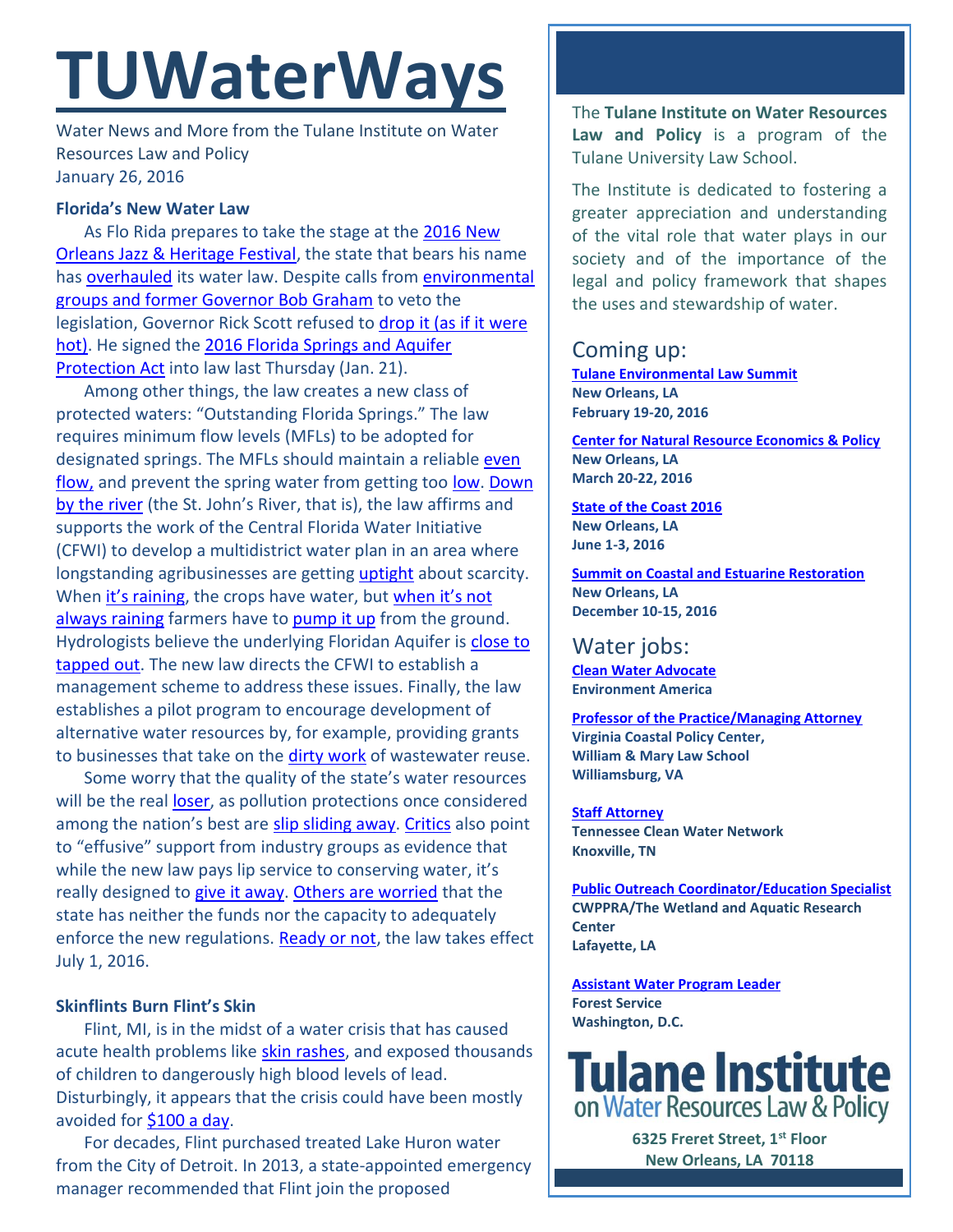[Karegnondi Water Authority](http://www.mlive.com/news/flint/index.ssf/2013/04/state_gives_flint_ok_t.html) pipeline project, and save money by cutting out the Motor City middleman. The City opted to use the Flint River as a temporary water source until the KWA pipeline was complete. Then the emergency manager, to raise a little extra cash, [sold off the old pipeline](http://www.mlive.com/news/flint/index.ssf/2014/06/emergency_manager_accepts_39_m.html) connecting Flint to Detroit.

The Flint River is notoriously noxious, and studies showed abnormally high levels of chloride, a corrosive agent, in its water. Chloride alone might not have been a big problem, except that the [highly corrosive water](http://www.mlive.com/news/flint/index.ssf/2015/09/new_testing_shows_flint_water.html) had to pass through Flint's aging network of lead pipes en route to the tap. Lead pipes (not just a health hazard in the hands of [Miss Scarlet in the Conservatory\)](https://en.wikipedia.org/wiki/Cluedo) leached the toxic metal into the drinking water and exposed Flint residents, especially children, to [lead poisoning.](http://www.mayoclinic.org/diseases-conditions/lead-poisoning/basics/definition/con-20035487) For \$100 a day, experts say, the water could have been treated to prevent corrosion, and [90% of the problems could have been avoided.](http://www.cnn.com/2016/01/19/health/flint-water-crisis/)

Despite the fact that citizens began complaining almost immediately, the Michigan Department of Environmental Quality [insisted](http://flintwaterstudy.org/2015/12/michigan-health-department-hid-evidence-of-health-harm-due-to-lead-contaminated-water-allowed-false-public-assurances-by-mdeq-and-stonewalled-outside-researchers/) that the water was safe (even after [GM refused to use it](http://www.mlive.com/news/flint/index.ssf/2014/10/general_motors_wont_use_flint.html) at an engine manufacturing plant). Only in October of 2015, 16 months after the switch, did MDEQ admit it "made some [mistakes](http://nbc25news.com/news/flint-water-woes/mdeq-admits-to-mistake-that-lead-to-contamination-of-flints-drinking-water)" with respect to protocol.

Now a [federal emergency](http://www.nytimes.com/2016/01/18/us/obama-flint-michigan-water-fema-emergency-disaster.html?_r=0) has been declared, providing \$5 million to assist the people of Flint. Gov. Rick Snyder is asking the state legislature for [\\$28 million t](http://www.crainsdetroit.com/article/20160119/NEWS/160119786/snyder-to-request-28-million-in-extra-funding-for-flint-lead-water)o begin to address the crisis (not including the *[millions](http://www.mlive.com/news/flint/index.ssf/2015/10/flint_reconnecting_to_detroit.html)* already spent to *reconnect* [to Detroit's water system](http://giphy.com/gifs/agentm-agent-m-RBeddeaQ5Xo0E/fullscreen)). And it's anybody's guess how much the long term [health effects](http://www.cbsnews.com/news/doctors-explain-the-long-term-health-effects-of-flint-water-crisis/) will cost the city, the state, and the nation. What began as a cost-saving measure has turned into a tragic (and expensive) national embarrassment. If there is any silver lining it may be the increased attention on [widespread problems](http://www.theguardian.com/environment/2016/jan/22/water-lead-content-tests-us-authorities-distorting-flint-crisis) with [lead in drinking water](https://www.yahoo.com/news/it-s-not-just-flint-that-s-poisoned-182712720.html), and if there's one lesson to be salvaged from this calamity, it's that cash-strapped governments should look elsewhere to save money before cutting corners on drinking water infrastructure.

#### **Rainbow Nation Desperate for Rain**

We report on California's historic drought with some frequency, but it's far from the only part of the world in need of rain. South Africa is in the midst of its worst drought in over 30 years. 2015, a year of climate [extremes](http://www.cnn.com/2016/01/20/us/noaa-2015-warmest-year/) around the world, was the [driest year on record](http://www.reuters.com/article/us-safrica-drought-idUSKCN0US14T20160114) (going back to 1904) for South Africa. The vast cornfields that produce "[pap](http://fabulous-food-recipes.blogspot.com/2013/06/mielie-pap.html)" (think grits meets polenta), a staple food for much of the population, are drying up. The crop failure is driving the [price of corn](http://www.timeslive.co.za/local/2016/01/20/Drought-high-maize-prices-challenge-South-African-white-pap-supremacy) way up, causing hoarding and concerns that drought's longtime running partner, famine, might be around the corner.

South Africa is a [semi-arid country](http://www.wrc.org.za/Knowledge%20Hub%20Documents/Educational%20Documents/Water%20in%20SA.pdf) even in good times, and the record-breaking El Niño, which draws moisture away from the south and drops it in east Africa, hasn't helped. Still, for many South Africans, the [blame falls heavily on the](http://mg.co.za/article/2015-11-05-too-late-to-avert-water-disaster) national government. Few new reservoirs have been constructed in the last 20 years, despite the fact that rapid urbanization and immigration have strained water supply. Believing that the heavy summer rains would never fail, the government has mostly deferred investment in water infrastructure and conservation, while at the same time supporting thirsty mining and energy projects. Even the best-laid plans would not have prevented the dry weather, but you shouldn't need a [shirtless Donny Osmond](http://www.youtube.com/watch?v=TSuRq7TFjlU&t=4m52s) to predict that times of abundance might not last forever. If leaders don't plan for lean years before they arrive, there's nothing that a hundred men (or more) could ever do but hope, pray, and [bless the rains down in Africa.](https://www.youtube.com/watch?v=acCZunXDVl0)

#### **And the Winners Are…HUD Announces Resilience Grants (and The Big Easy and Louisiana are On the List)**

Way back in the 2014 the Federal Department of Housing and Urban Development kicked off a chance for states and communities to vie for \$1 billion in a [National Disaster Resilience Competition.](http://portal.hud.gov/hudportal/HUD?src=/press/press_releases_media_advisories/2014/HUDNo_14-109) After months of nail biting anticipation HUD has [announced the winners](http://portal.hud.gov/hudportal/documents/huddoc?id=NDRCGrantProf.pdf)—8 states and 5 communities. The idea is to kick start projects that make a difference and to do it with four years.

Among the recipients to the tune of [\\$141 million](http://www.nola.com/politics/index.ssf/2016/01/gentilly_resiliency_district_g.html) is the City of New Orleans (no not the train) to fund a revolutionary (for it) stormwater management plan. For a city that gets upwards of 60 inches of rain a year, the concept is simple: plan for some parks and open spaces to flood occasionally so streets, homes and business flood less occasionally. That kind of thinking is central to the New Orleans Metropolitan Urban Water Plan that was developed in 2014. As is the case with most great ideas, there is a gap between the thinking and the doing, and the doing focuses public attention a whole lot more. With the NDRC funding, those plans and community acceptance will get an actual try out. The State of Louisiana also got \$92 million to assist with its